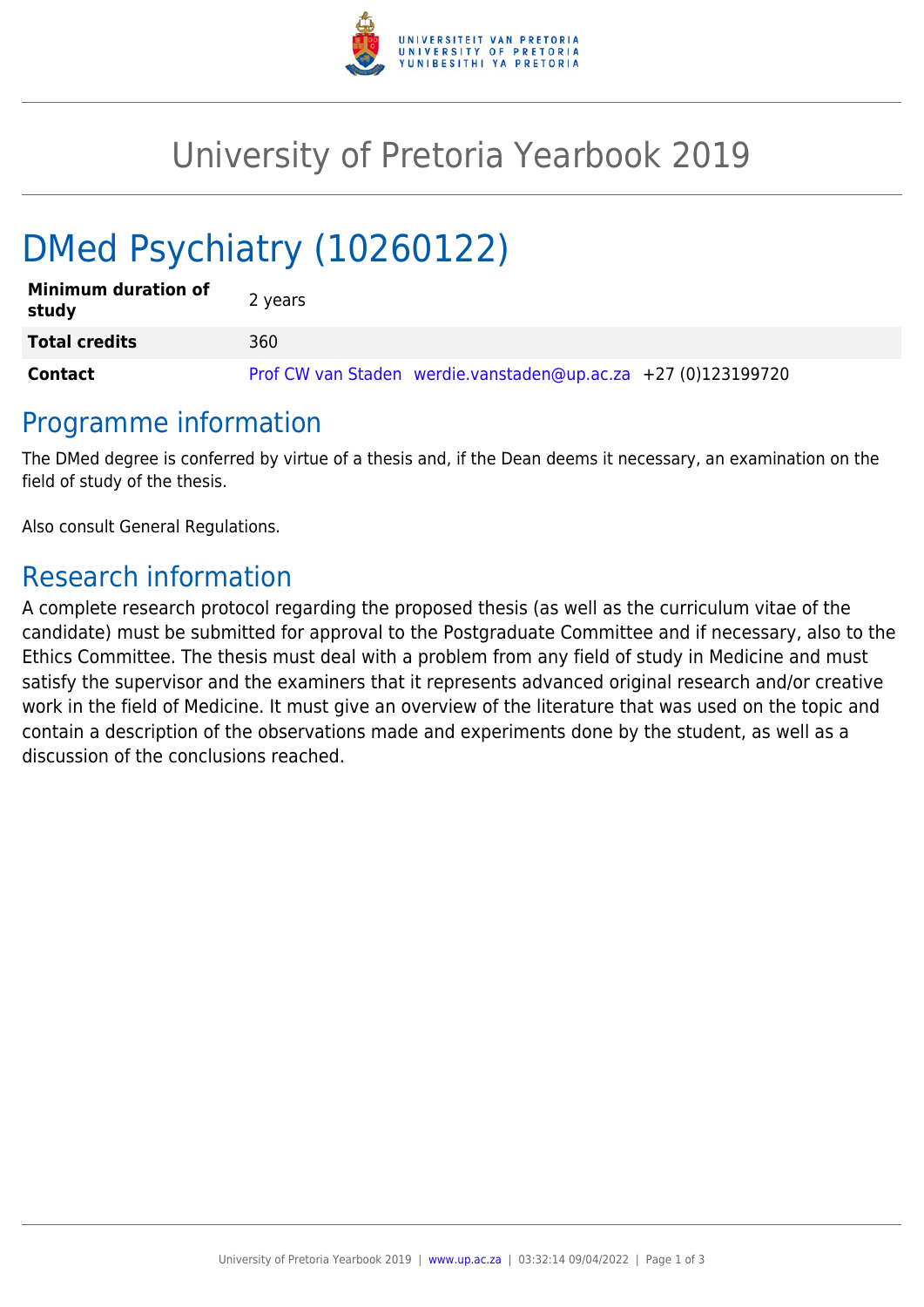

## Curriculum: Year 1

**Minimum credits: 360**

#### **Core modules**

[Thesis: Psychiatry 990](https://www.up.ac.za/faculty-of-education/yearbooks/2019/modules/view/PSI 990) (PSI 990) - Credits: 360.00